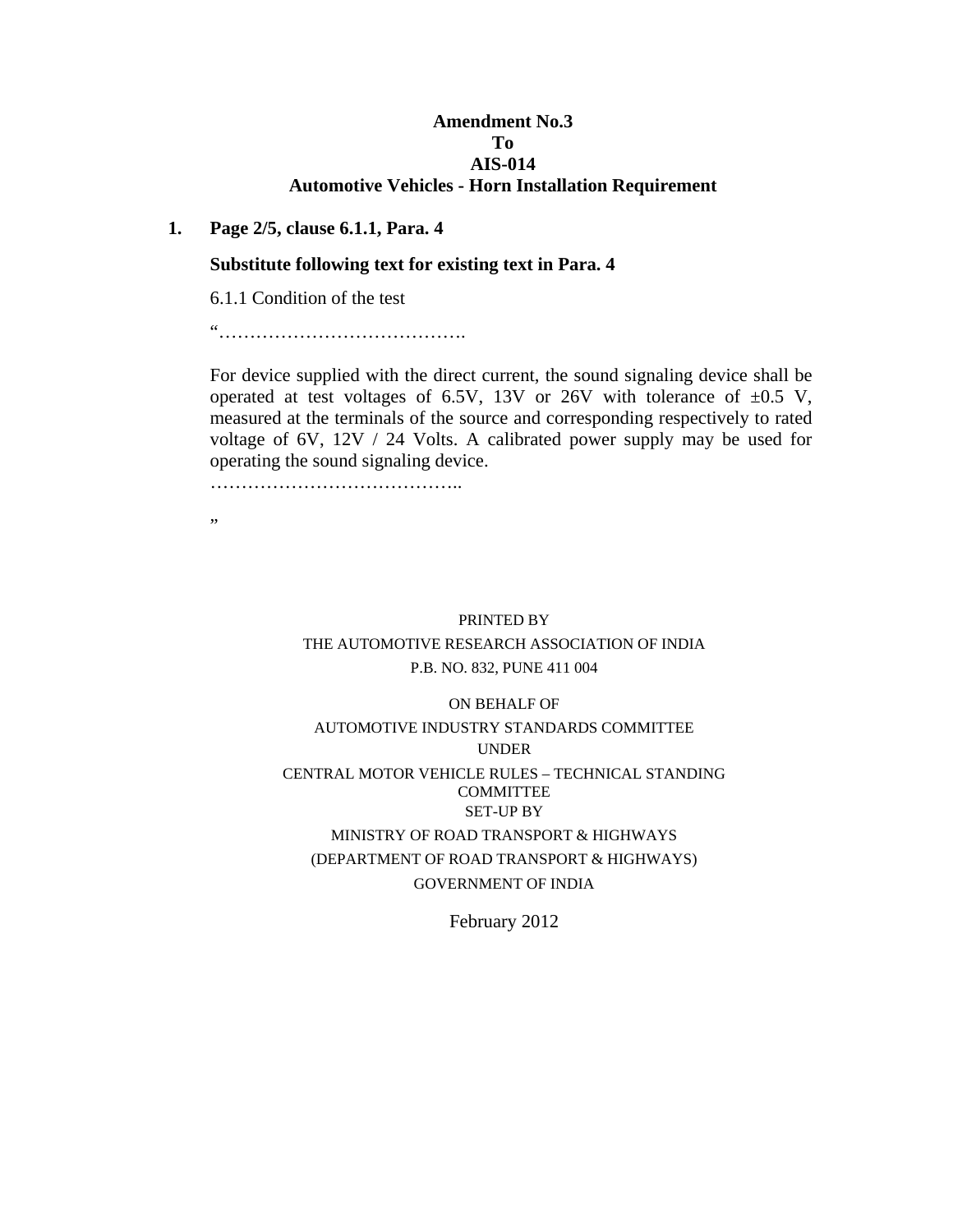#### **AMENDMENT NO.2 TO AIS-014: 2001 Automotive Vehicles - Horn Installation Requirement**

#### **1. Page 4, Annexure-A, Clause 12:**

Substitute following text for existing text.

 **"**12. Max. engine speed for continuous operation(in case of AC horns )."

# PRINTED BY THE AUTOMOTIVE RESEARCH ASSOCIATION OF INDIA P.B. NO. 832, PUNE 411 004

# ON BEHALF OF AUTOMOTIVE INDUSTRY STANDARDS COMMITTEE

UNDER

#### CENTRAL MOTOR VEHICLE RULES – TECHNICAL STANDING COMMITTEE

#### SET-UP BY

# MINISTRY OF ROAD TRANSPORT & HIGHWAYS (DEPARTMENT OF ROAD TRANSPORT & HIGHWAYS) GOVERNMENT OF INDIA

October 2011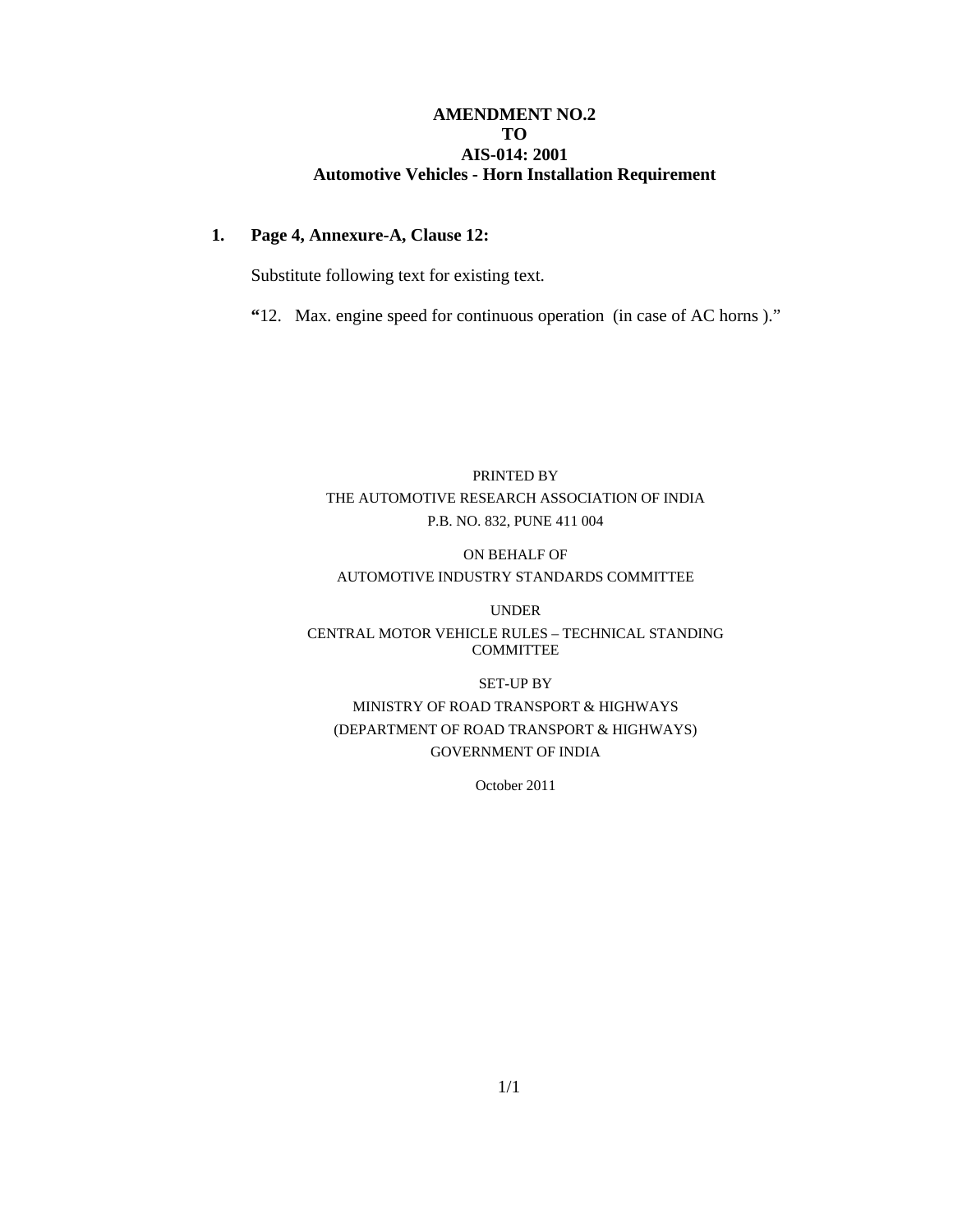# **AMENDMENT NO. 1 TO AIS – 014**

# **Automotive Vehicles - Horn Installation Requirement**

1. Title of the standard:

Substitute following title for existing title:

"Automotive Vehicles and Agricultural Tractors – Horn Installation Requirement"

2. Page No. 1, cl. No. 1.0, Scope:

Substitute following text for existing text:

 "This standard specifies installation requirements of automotive horns on all motor vehicles including agricultural tractors."

3. Page No. 2, cl. No. 5.0, General requirements:

Add following sentence at the end :

" In case of agricultural tractors, it shall comply with type 2B or type 3."

4. Page No. 3, cl. No. 6.1.2, b):

Substitute following text for existing text:

 "b) Between 93 dB (A) to 112 dB (A) for the horn fitted on all other motor vehicles including agricultural tractor, 2 wheelers and 3 wheelers of a power greater than 7 kW"

#### PRINTED BY

THE AUTOMOTIVE RESEARCH ASSOCIATION OF INDIA P.B. NO. 832, PUNE 411 004

#### ON BEHALF OF

#### AUTOMOTIVE INDUSTRY STANDARDS COMMITTEE

#### UNDER

CENTRAL MOTOR VEHICLE RULES – TECHNICAL STANDING COMMITTEE

#### SET-UP BY

## MINISTRY OF SHIPPING, ROAD TRANSPORT & HIGHWAYS (DEPARTMENT OF ROAD TRANSPORT & HIGHWAYS) GOVERNMENT OF INDIA

August 2008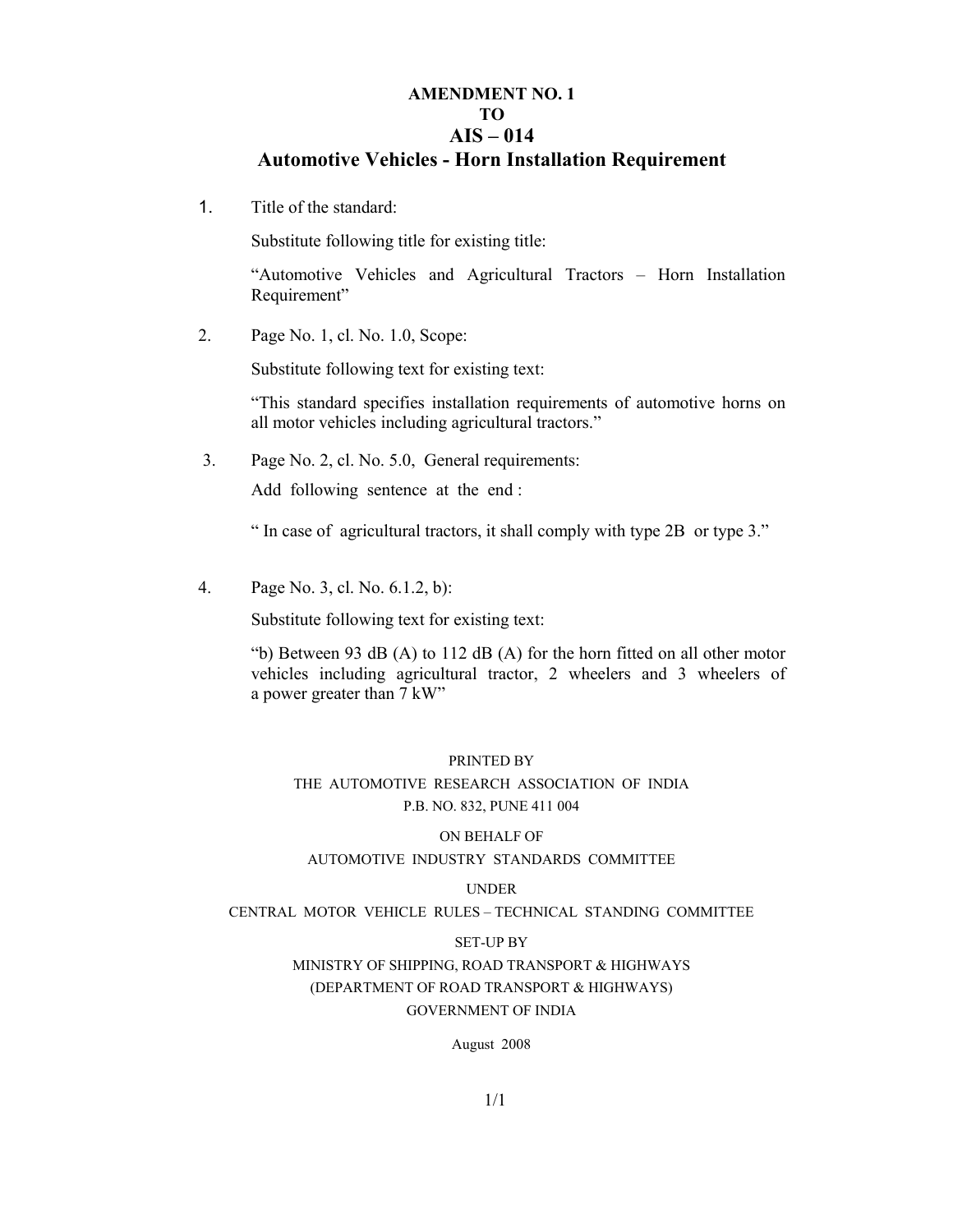**AIS - 014/2001**

# AUTOMOTIVE INDUSTRY STANDARD

# **Automotive Vehicles – Horn Installation Requirement**

PRINTED BY:

THE AUTOMOTIVE RESEARCH ASSOCIATION OF INDIA P. B. NO. 832. PUNE 411 004

ON BEHALF OF : AUTOMOTIVE INDUSTRY STANDARDS COMMITTEE

UNDER CENTRAL MOTOR VEHICLE RULES - TECHNICAL STANDING COMMITTEE

> SET-UP BY MINISTRY OF ROAD TRANSPORT & HIGHWAYS GOVERNMENT OF INDIA

> > May 2001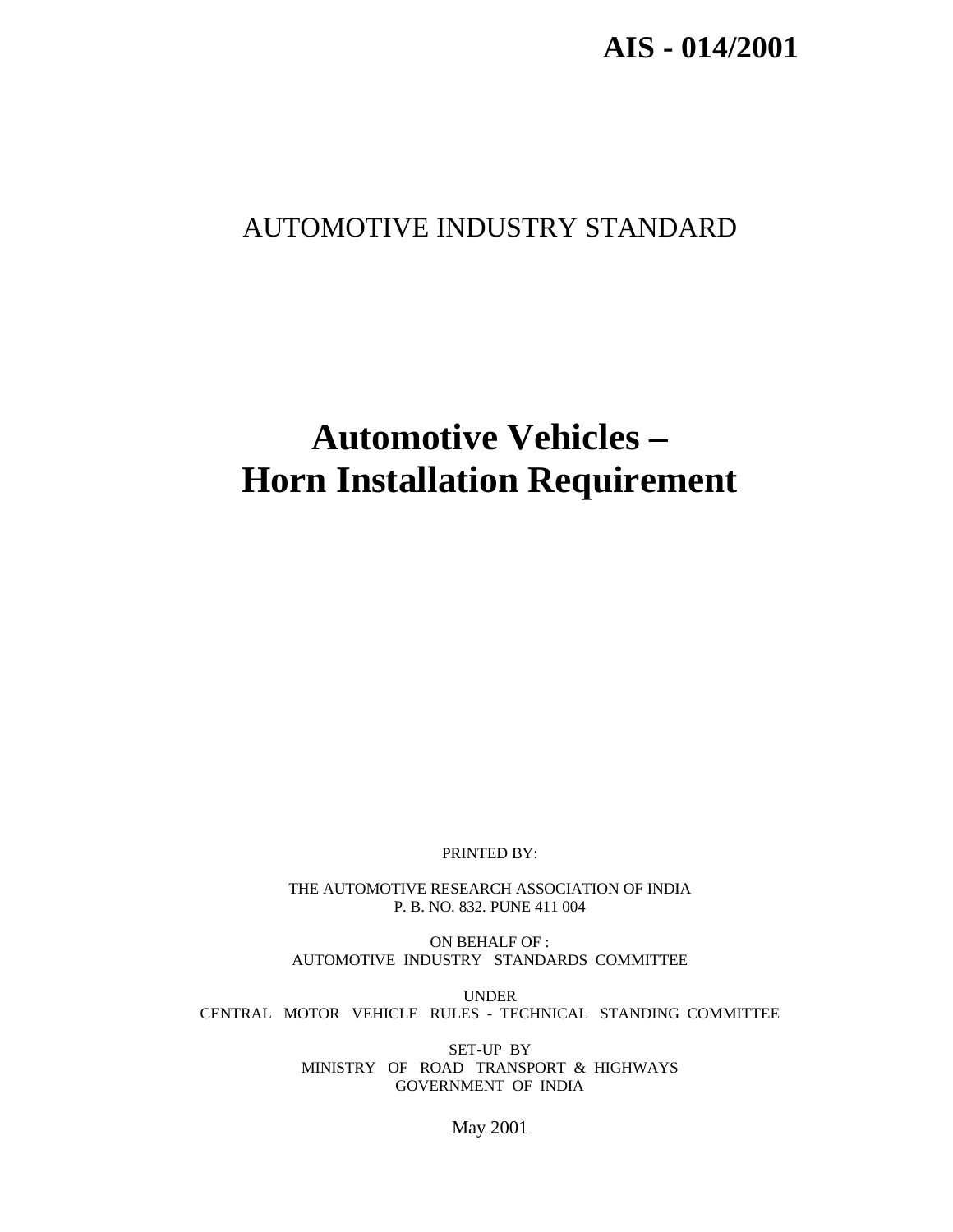|  |  |                         |  |  | Status chart of the Standard to be used by the purchaser |
|--|--|-------------------------|--|--|----------------------------------------------------------|
|  |  | for updating the record |  |  |                                                          |

| Sr.<br>No. | Corr-<br>igenda. | Amend-<br>ment | <b>Revision</b> | <b>Date</b> | <b>Remark</b> | Misc. |
|------------|------------------|----------------|-----------------|-------------|---------------|-------|
|            |                  |                |                 |             |               |       |
|            |                  |                |                 |             |               |       |
|            |                  |                |                 |             |               |       |
|            |                  |                |                 |             |               |       |
|            |                  |                |                 |             |               |       |
|            |                  |                |                 |             |               |       |
|            |                  |                |                 |             |               |       |

**General remarks :**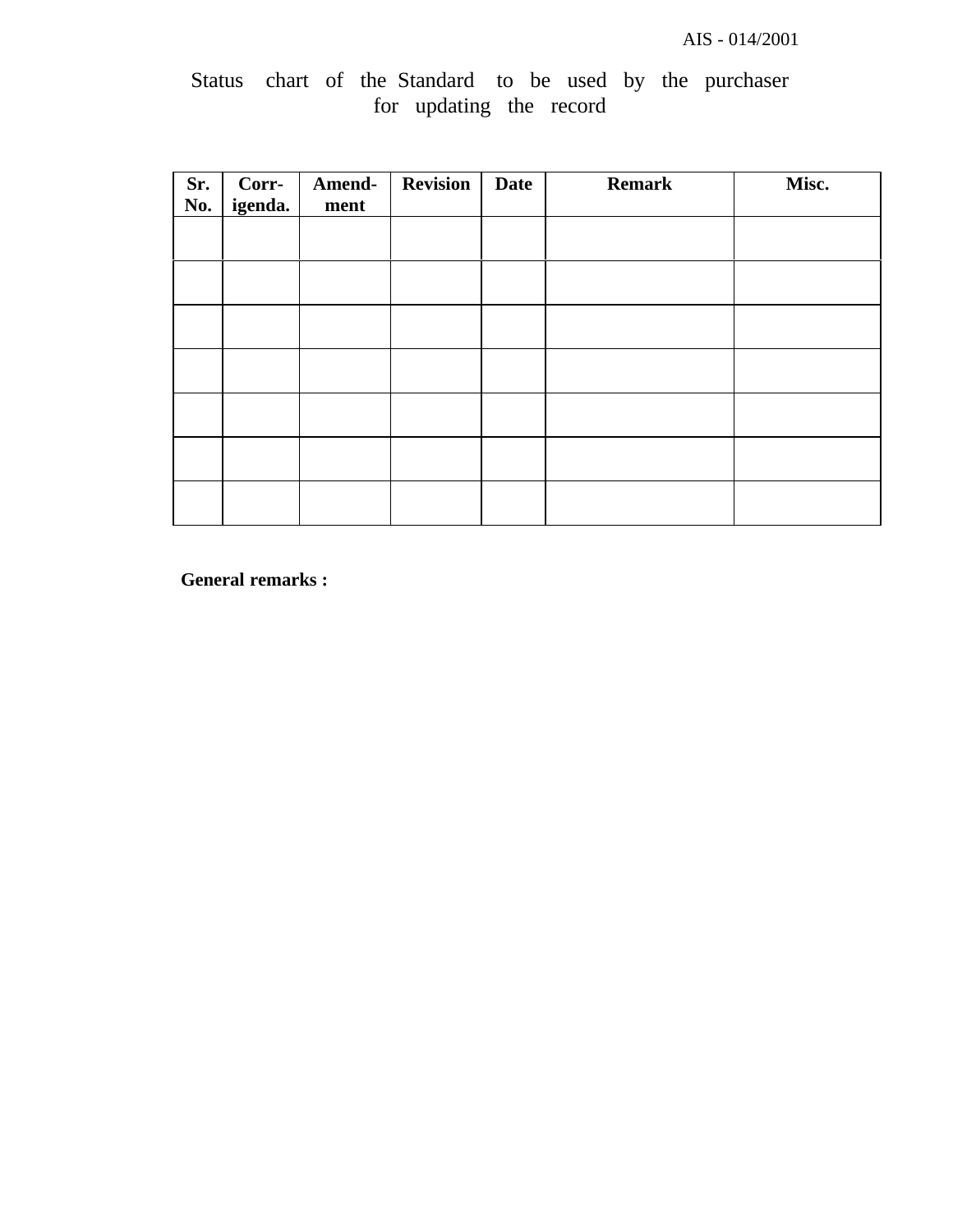AIS - 014/2001

#### **Introduction**

The Government of India felt the need for a permanent agency to expedite the publication of standards and development of test facilities in parallel when the work on the preparation of the standards is going on, as the development of improved safety critical parts can be undertaken only after the publication of the standard and commissioning of test facilities. To this end, the Ministry of Surface Transport (MOST) has constituted a permanent Automotive Industry Standard Committee (AISC) vide order No. RT-11028/11/97-MVL dated September 15, 1997. The standards prepared by AISC will be approved by the permanent CMVR Technical Standing Committee (CTSC). After approval, the Automotive Research Association of India, (ARAI), Pune, being the secretariat of the AIS Committee, has published this standard. For better dissemination of this information ARAI may publish this document on their Web site.

Horn is an essential safety feature fittment on all the vehicles. The Indian Standard - 1884 "Automotive Vehicles – Electric Horn – Specification" specified the requirements considering the horns as a component. This standard is intended to cover the installation requirements of horn, when fitted on the vehicle.

In the preparation of the standard, the assistance has been derived from;

| <b>ECE R-28</b>     | Uniform provisions concerning the approval of<br>audible warning devices and of the motor vehicles<br>with regard to their audible signals. |
|---------------------|---------------------------------------------------------------------------------------------------------------------------------------------|
| ISO:6969            | Road vehicles sound signaling devices – Tests after<br>mounting on vehicle.                                                                 |
| <b>EC</b> Directive | 93130/EEC of $14th$ June 1993 on audible warning<br>devices for two or three wheel motor vehicles.                                          |

The Committee responsible for preparation of this standard is given in Annexure-B.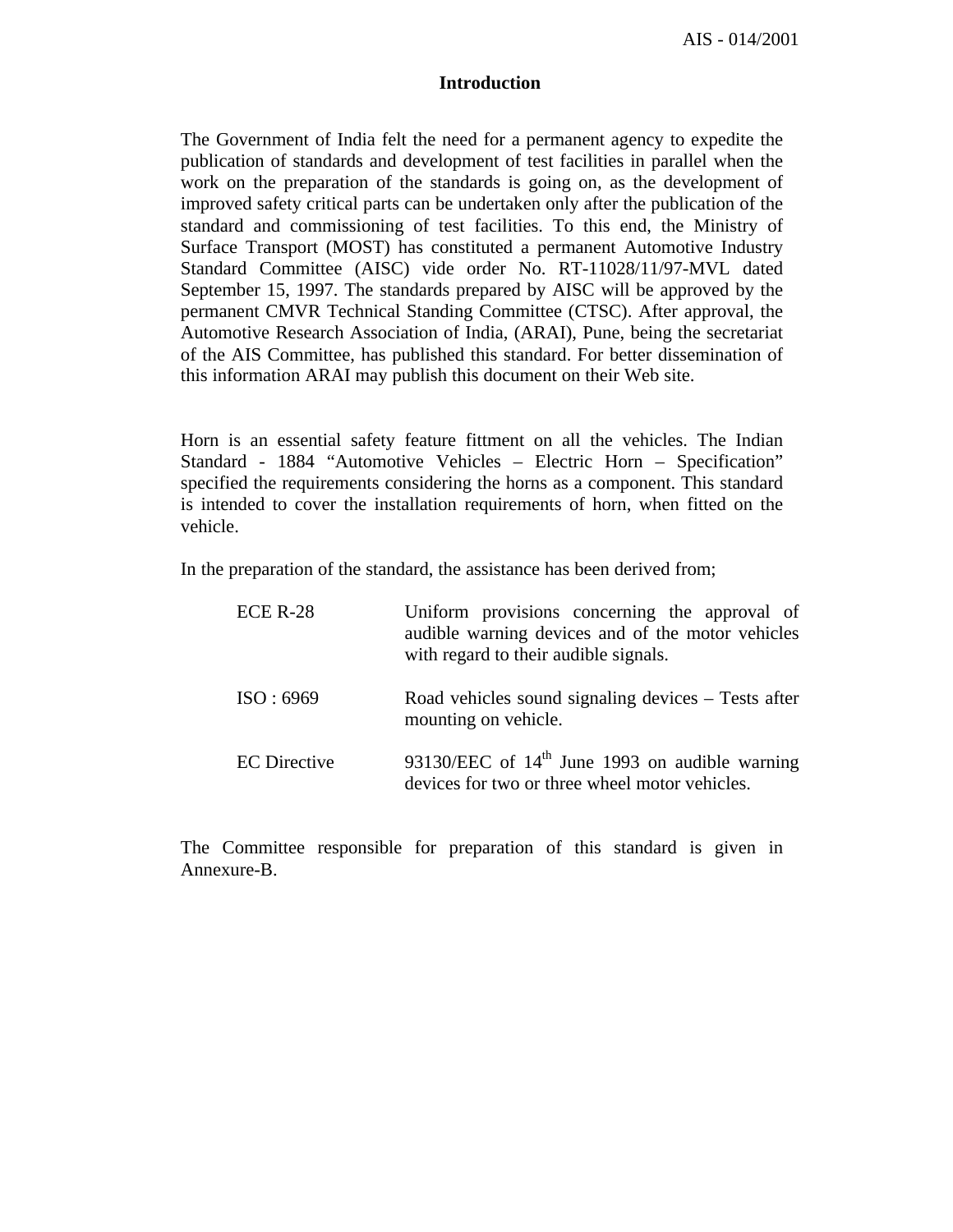# **Automotive Vehicles - Horn Installation Requirement**

#### **1.0 SCOPE**

This standard specifies installation requirements of automotive horns on all motor vehicles.

#### **2.0 REFERENCES**

References have been drawn from the following National / International Standards.

| IS No.              | Title                                                                                                                                       |
|---------------------|---------------------------------------------------------------------------------------------------------------------------------------------|
| $IS:9779 - 1981$    | Sound Level meters                                                                                                                          |
| IS:1884 - 1993      | Automotive vehicles - Electric Horns -<br>Specifications.                                                                                   |
| $ECE R-28$          | Uniform provisions concerning the approval of<br>audible warning devices and of the motor vehicles<br>with regard to their audible signals. |
| ISO:6969            | Road vehicles sound signaling devices – Tests after<br>mounting on vehicle.                                                                 |
| <b>EC</b> Directive | 93130/EEC of $14th$ June 1993 on audible warning<br>devices for two or three wheel motor vehicles.                                          |

#### **3.0 TERMINOLOGY**

- 3.1 Definitions given in IS: 1884 1993 shall apply as applicable.
- 3.2 Vehicle type with respect to this standard means vehicles not essentially different from one another with respect to such matters as;

The number and type of horns fitted on the vehicle. The mountings used to fit the horns to the vehicle. The position of the horns on the vehicle. The rigidity of the parts of the structure on which the horns are mounted. The shape and materials of the body block at the front of the vehicle which might effect the level of the sound emitted by the horn and have a masking effect.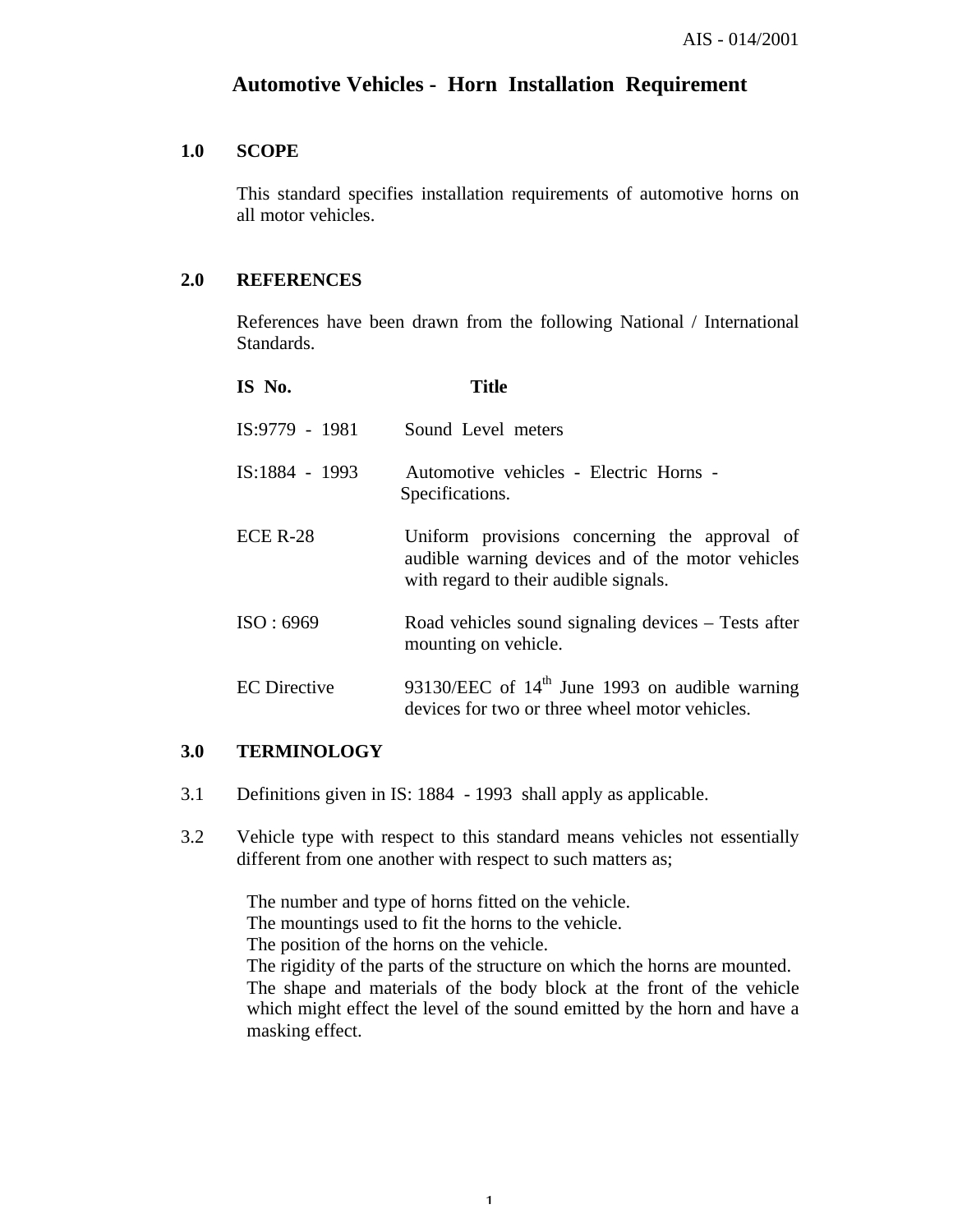#### **4.0 TYPE APPROVAL**

The vehicle manufacturer shall submit,

- 4.1 The technical specification of vehicle and horn which shall include at least the details given in Annexure-A.
- 4.2 Modifications/ changes in technical specifications
- 4.2.1 Every functional modification in technical specifications pertaining to installation of Horns in accordance with 4.1 will be intimated to testing agency. Testing agency may then consider whether:
	- i) Vehicle with modifications complies with the specified requirements or
	- ii) Any testing is necessary to establish the compliance.

#### **5.0 GENERAL REQUIREMENT**

The Horns shall be complying with the requirements of IS:1884 – 1993.

#### **6.0 FUNCTIONAL REQUIREMENT**

- 6.1 Sound pressure level test for horns mounted on vehicles
- 6.1.1 Condition of the test

The value of the sound pressure level of the horn on the vehicle should be determined in the following conditions;

The measurement of the sound pressure levels shall be made using a sound level meter in accordance with IS : 9779 – 1981.

The measurement of the overall sound pressure level shall be made using the weighting curve - A.

The sound signaling device shall be operated at test voltages of 6.5V, 13V or 26V with tolerance of  $\pm 0.5$  V, measured at the terminals of the source and corresponding respectively to rated voltage of 6V, 12V / 24 Volts.

For device supplied with the alternating current the measurements shall be made with the engine running at three generator speeds corresponding to 50%, 75% and 100% of the maximum generator speed specified by the manufacturer for continuous operation. When measurements are being made there shall be no other electrical load on generator.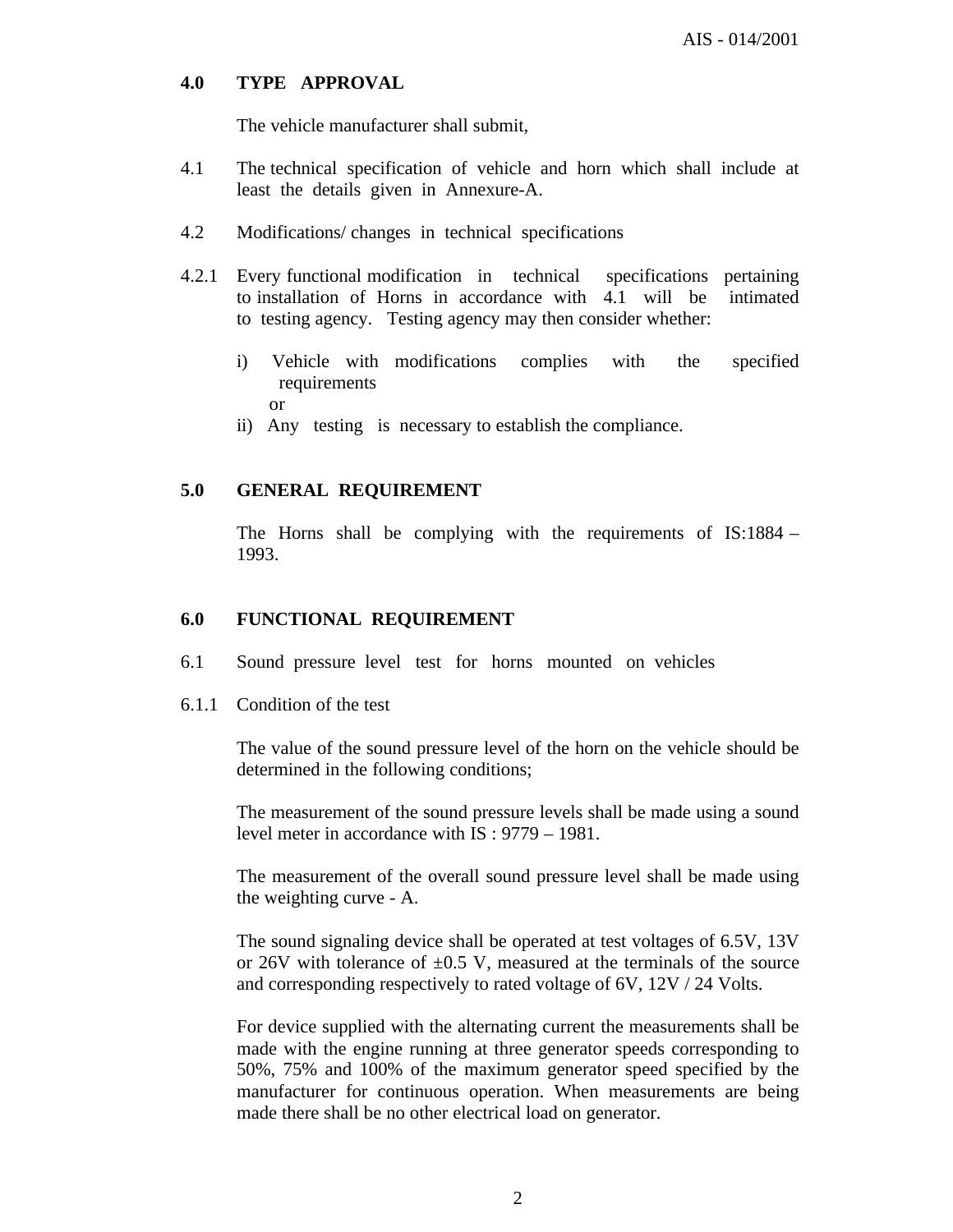The A – weighted sound pressure level emitted by the device(s) fitted on the vehicle shall be measured at a distance of 7 m in front of the vehicle, the latter being placed on an open site on ground as smooth as possible and in the case of devices supplied with direct current with its engine stopped.

The microphone of the measuring instrument shall be placed approximately in the mean longitudinal plane of the vehicle.

The sound pressure level of the background noise and wind noise must be at least 10 dB(A) below the sound level to be measured.

The maximum sound pressure level shall be sought within the range of 0.5 and 1.5 m above the ground.

- 6.1.2 Measured under the above conditions the maximum sound pressure level shall be as follows:
	- a) Between 83 dB(A) to 112 dB (A) for horns fitted on 2 wheelers or 3 wheelers of a power less than or equal to 7 kW.
	- b) Between 93 dB (A) to 112 dB (A) for the horn fitted on all other motor vehicles including tractor, 2 wheelers and 3 wheelers of a power greater than 7 kW.

#### **7.0 Conformity of Production requirements:**

Whole Vehicle COP procedure laid down by the Ministry of Road Transport and Highways shall be applicable for the purpose of COP, verification of all parameters shall be carried out.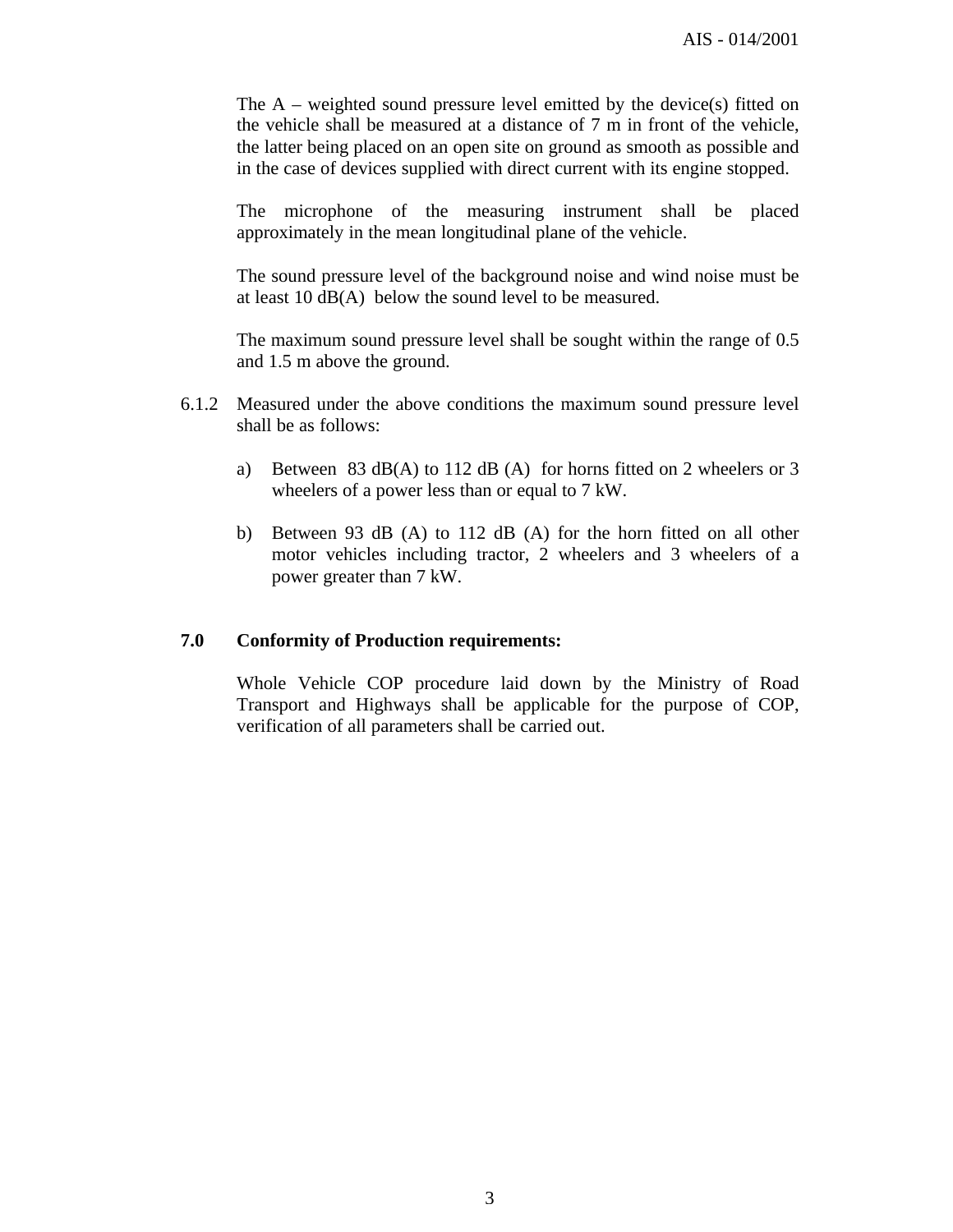# **ANNEXURE-A**

## **Technical specification to be submitted by vehicle manufacturer**

- 1. Type of vehicle
- 2. Name of the vehicle manufacturer
- 3. Address of the vehicle manufacturer
- 4. Vehicle model / variants
- 5. Category of vehicle
- 6. Type of Horn fitted on the vehicle
- 7. Manufacturer of horn
- 8. Sketch showing mounting of horn.
- 9. Operating voltage of horn
- 10. Horn to be used as dual or single
- 11. The shape and material of the bodywork at the front of the vehicle, which might affect the level of the sound, emitted by the horn and have a masking effect.
- 12. Max. engine speed for continuous operation
- 13. Engine Power
- 14. Test report of the horn complying requirements of IS : 1884 1993